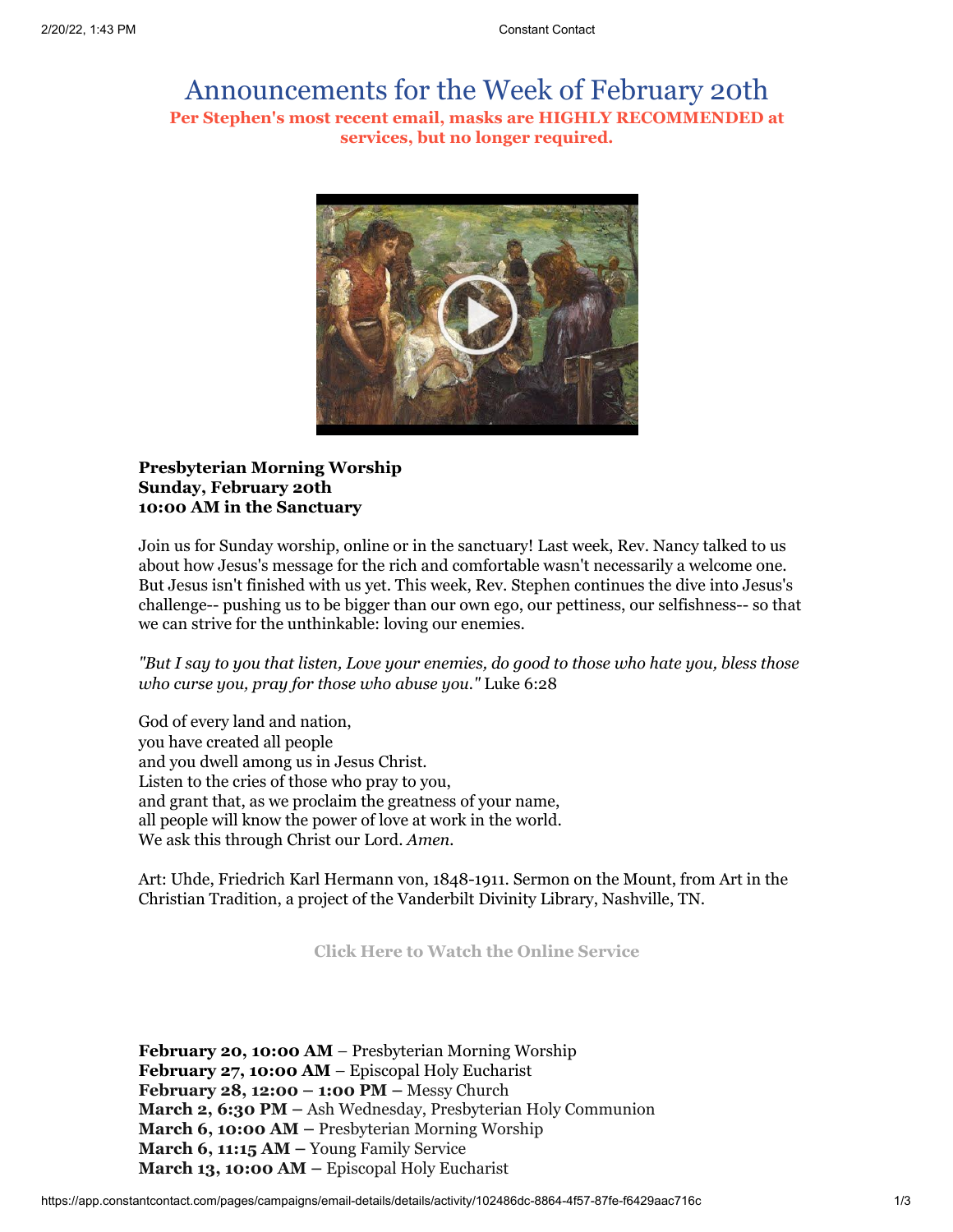**March 20, 10:00 AM –** Presbyterian Morning Worship **March 27, 10:00 AM –** Episcopal Holy Eucharist

## **Super Bowl of Caring Update: THANK YOU!**

Thanks to your generosity, we collected SEVEN HUNDRED AND SEVENTY-FIVE cans of soup and over \$250 in monetary donations to benefit IPM's Souper Bowl of Caring! Our youth group students counted the cans last Sunday afternoon. Initially, we had a slow start, which was hindered by the inclement weather during the first week of February, but after the canned soup drive was extended for an extra week, the IHC and Nursery School communities came out in full force to donate cans of soup. Congratulations and a heartfelt thank you to everyone who helped us reach our donation goal! We couldn't have done it without you!

## **IHHS Les Miserables February 24th -26th**

Come see the Indian Hill Theatre production of Les Miserables, showing February 24<sup>th</sup> through the 26<sup>th</sup>! Many young IHC parishioners—whom you'll recognize from our youth choir and the high school youth group—will be in the show, which features a huge ensemble cast of characters. Our very own Youth Director and Assistant Music Director, Amy Clark, is involved with making the show amazing in her role as the Indian Hill Arts and Activities Director. Come out and support our IHC family!

**[Click Here to Purchase Tickets](http://bit.ly/IHTheatre)**

As part of our 75th Anniversary Year (2022), we will start using the new Glory to God Hymnal (Presbyterian). For a \$25 donation to IHC's Music Ministry, we are inviting you to dedicate a hymnal in memory of (deceased) or in honor (living) of a person/ persons/ family.

In the bulletin on Sunday, there will be a tear-off page with information sheets that you can attach to a check made out to Indian Hill Church with "hymnal donation" written in the memo.

Alternatively, you can click on the button below to fill out a form and pay online.

When paying, please determine your total, based on \$25 per hymnal. Also, please consider making a donation to IHC Music. Any amount above the total for your hymnal donation will go to support other music projects related to this new hymnal and our 75th Anniversary. Thank you so much for your support!

**[Click here to access the online form to fill out information and pay for the](https://docs.google.com/forms/d/e/1FAIpQLSe3PeSZMzJG2cAg_tPGHfK35kXle78YjJ1M4vNaTq7uy_gp7g/viewform) hymnal donation.**

The church received a donation of 31 shares of P&G stock from Bartlett Wealth Management on December 30, 2021, with NO DONOR name attached.

If you are the person who made this generous contribution, please contact Heather Jordan, church business administrator, via email at [hjordan@indianhillchurch.org](mailto:hjordan@indianhillchurch.org) or by phone at 513-561-6805, ext. 301.